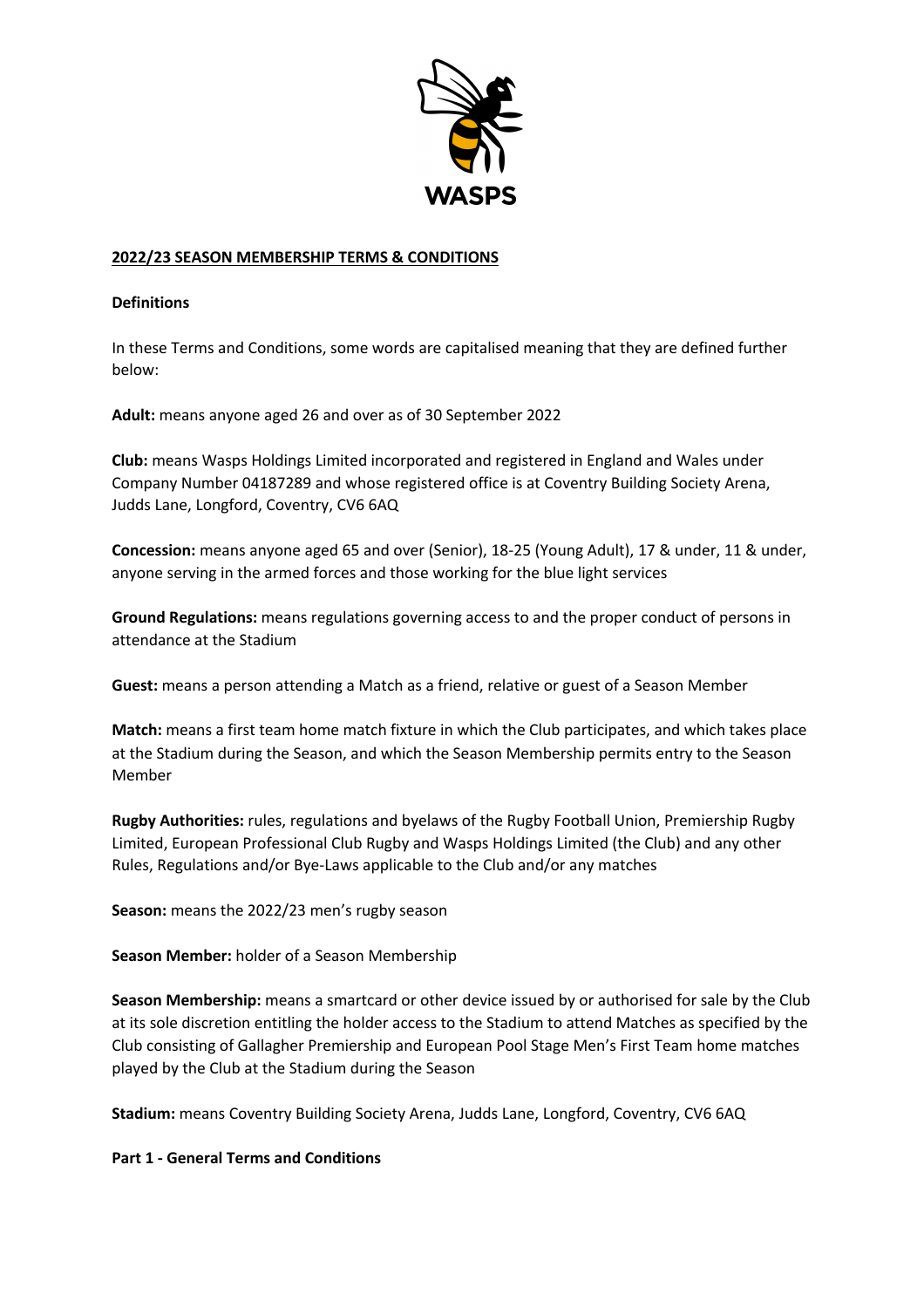### **1 Your Contract with the Club**

- 1.1 By the purchase of a Season Membership and by access to the Stadium, a Season Member shall be deemed to have agreed to be bound by the following:
	- these General Terms and Conditions
	- the specific Terms and Conditions relevant to your purchase, namely Part 2 for Season Member Purchases, which in the event of conflict will prevail over the General Terms and **Conditions**
	- the Ground Regulations and any other applicable Regulations

which together will constitute the entire agreement between the Season Member and the Club to the exclusion of any non-fraudulent representation or marketing materials.

1.2 The Club reserves the right to change these Terms and Conditions from time to time and shall notify you of such changes if they materially affect your rights as a consumer.

1.3 You acknowledge that the Club will hold and process data relating to you, which may include personal data, for administrative and legal purposes. The personal data that you provide to the Club shall be processed, stored and transferred in accordance with the terms of the Club's then current privacy policy available from www.wasps.co.uk.

1.4 If these Terms and Conditions are not accepted the Season Membership should not be purchased or should be returned to the Club immediately.

### **2 Access Conditions**

2.1 Season Members will be responsible for compliance and observance with these Terms and Conditions and with the Ground Regulations. Misconduct of the Season Member or Guests, failing to adhere to these Terms and Conditions or acting in a manner which the Club reasonably considers is detrimental to its interests or is likely in the reasonable opinion of the Club to bring rugby or the Club into disrepute shall permit the Club to confiscate or forfeit (in each case without compensation) the Season Membership, to prevent access to the Stadium and/or to ban the Season Member from attending future matches or other events at the Stadium. The Club will seek where relevant to prosecute to the full extent of the law where applicable as well as informing the relevant Rugby Authorities or law enforcement agencies of any breaches of this nature.

2.2 Entrance to the Stadium is only permitted upon presentation of a valid Season Membership, which should be retained until the final match of any given season. In addition, upon request, proof of identity may be required.

2.3 No person (other than the holder of a valid licence granted by the Club's consent) may bring into, or use within, the Stadium any equipment which is capable of recording or transmitting any audio, visual or audio-visual material or any information or data in relation to a Match or any aspect of it or the Stadium, other than mobile phones or like devices for personal non-commercial use.

2.4 Except for official Club merchandise and/or other rugby related clothing worn in good faith, you shall not bring into, use or display within the Stadium any sponsorship, promotional or marketing materials.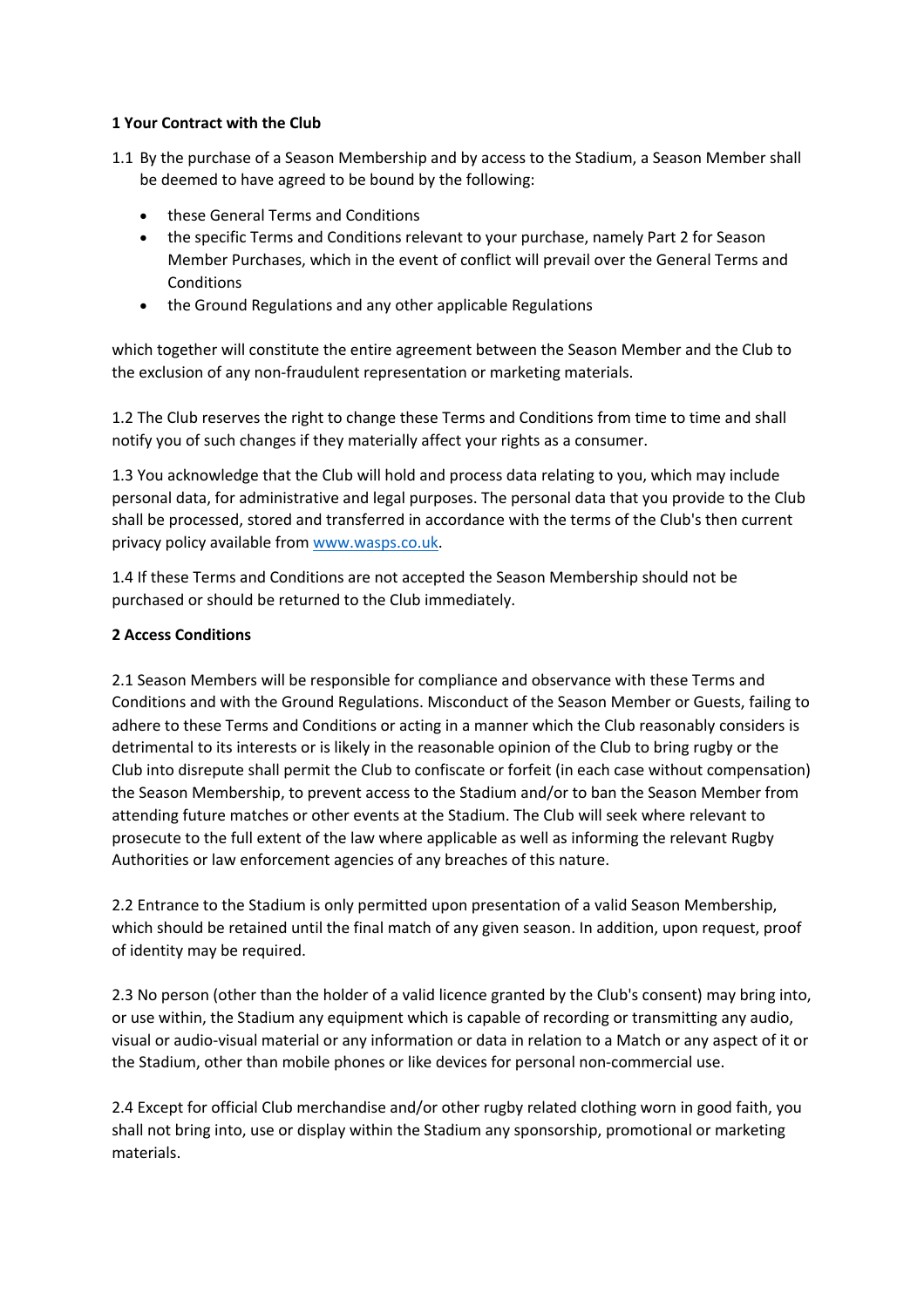2.5 You shall not offer or distribute (either free or for sale by any person) within the Stadium any consumer article or commercial product of any nature. For the avoidance of doubt this clause shall not prevent the lawful distribution of text publications in any format which do not infringe this clause 2.5 where both the content and the publication are lawful in all respects and do not in the Club's reasonable opinion constitute a threat to public order and which have been agreed in writing in advance by the Club.

2.6 The Season Membership remains the property of the Club at all times.

# **3. Concessions**

3.1 When a concession Season Membership is purchased, proof of identity and concession entitlement may be required at the point of purchase, ticket collection and/or entry to the ground.

3.2 Anyone found trying to purchase and/or collect a ticket and/or gain entry with the intention of using a ticket within an incorrect price band will be required to purchase another ticket at full match day adult rate without the right for a refund on the original concession ticket.

3.3 Concession prices may be offered for Senior Citizens, anyone aged 18 to 25, Juniors 17 and under, Juniors 11 and under, disabled supporters and anyone serving in the armed forces and those working for the blue light services. At the Club's discretion you may be asked to provide proof of your concessionary status. Senior prices are valid for anybody 65 and over as of 31 May 2022. Young Adult prices are valid for those aged 18-25, junior prices for anybody aged 17 and under and 11 and under as of 30 September 2022.

3.4 Children aged 12 and under may not enter the Ground unless accompanied by an adult aged 18 or over. The Club are also unable to speak to any child aged 12 and under without the permission of their parent/guardian.

3.5 Children aged 3 and over must be in possession of a valid Season Membership. A child aged 2 and under may enter the Ground for free without a Season Membership if accompanied by an adult aged 18 or over, but in such an event, no seat shall be provided for that child and such admission is subject to availability. His/her parent(s) and/or legal guardian(s) shall, in addition to the Season Member, be responsible for the child's actions, conduct and compliance with the Terms and Conditions and Ground Regulations.

3.6 Disabled supporters are defined within the Club's Accessibility Policy.

3.7 The Club reserves the right to alter these price age bands and will use reasonable endeavours to provide notice to Season Members through the website or by email relating the changes to the system by which Season Memberships is sold. Anybody found to be using concession tickets unjustly to gain entry to the Stadium will be denied entry or ejected from the ground & suspended from future matches. No refund will be given.

## **4. Liability of the Club**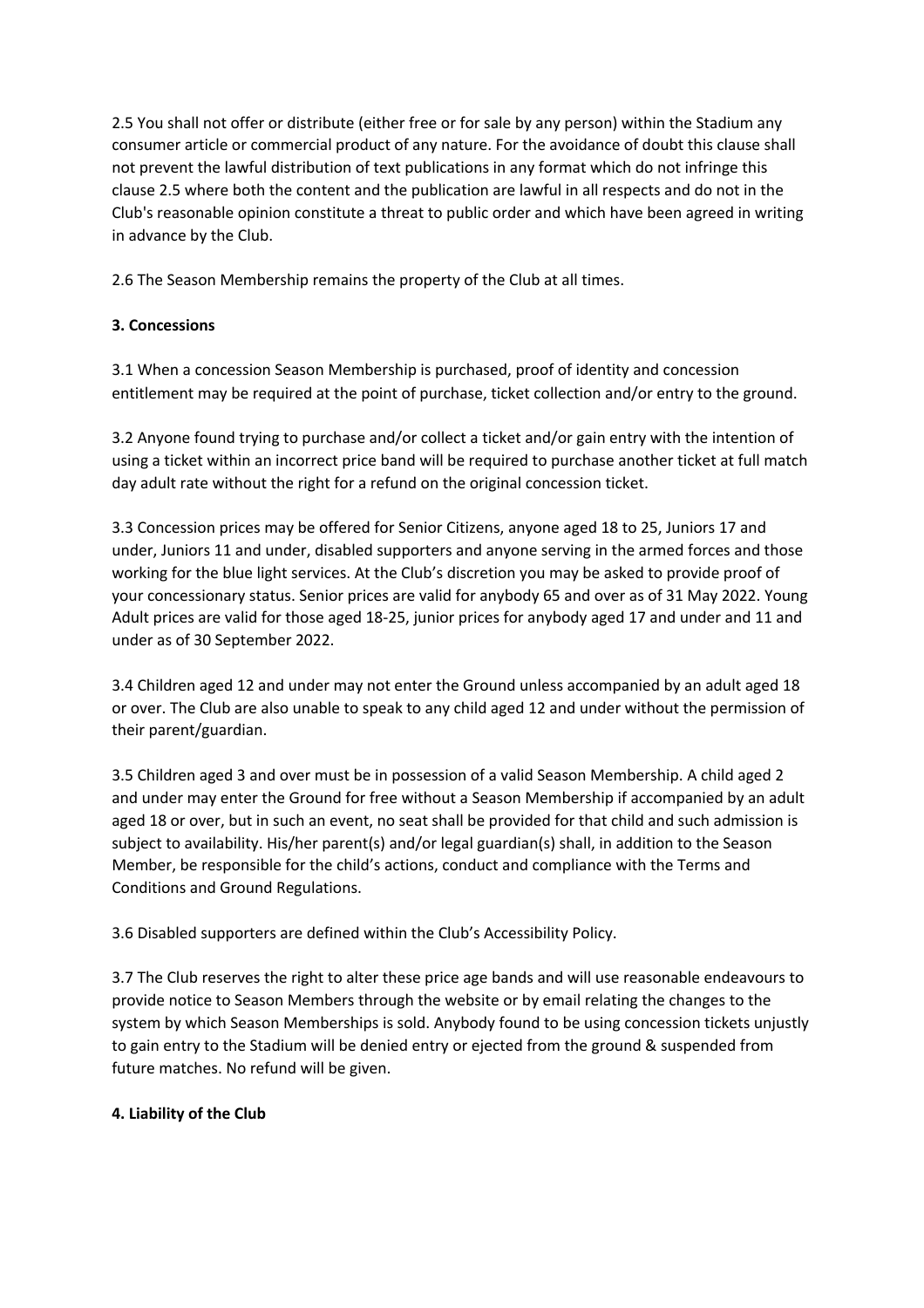4.1 Nothing in these Terms and Conditions shall operate to exclude or limit the Club's liability for death or personal injury caused by the negligence of the Club, its servants, agents, employees or sub-contractors or for fraudulent misrepresentation.

4.2 Subject to 4.1, the Club's total aggregate liability in contract, tort (including negligence or breach of statutory duty), misrepresentation or otherwise, arising in connection with the sale of any Season Membership shall be limited to the face value of the Match in respect of which the liability arose, which in the case of the Season Membership will be the pro rata fee for that Match.

4.3 Subject to 4.1, the Club shall not be liable for any special, indirect or consequential loss or damage or for loss of profit, loss of business, loss of enjoyment, loss of anticipated savings or depletion of goodwill which arise out of or in connection with the sale of the Season Membership.

4.4 The Season Member shall indemnify the Club in respect of any claims, liabilities, damages, costs, expenses or losses incurred by the Club arising from or in connection with any breach of these Terms and Conditions, the Ground Regulations and applicable Regulations by the Season Member or any Guest for whom the Season Member may be responsible.

### **5. Publicity**

The Club may from time to time create images and/or audio-visual video footage of Season Members attending the Stadium. The Club owns all rights in such images and footage and shall be entitled to use the same for the purpose of: (i) promoting the Club and its commercial partners; and (ii) any other commercial activity provided in each case that such use does not harm the reputation of the relevant individual whose image is used.

#### **6. Governing Law**

These Terms and Conditions shall be governed by and construed in accordance with the laws of England and Wales. The parties hereby submit to the exclusive jurisdiction of the Courts of England and Wales.

#### **Part 2 Season Membership Terms and Conditions**

#### **These Terms and Conditions are additional to the General Terms and Conditions in Part 1**

#### **1. Issue of Season Memberships**

Season Memberships are for the use of supporters of the Club only. By applying for a Season Membership and/or using the same you hereby warrant and represent that you are a supporter of the Club.

#### **2. Admission to the Ground**

2.1 Use of a Season Membership constitutes acceptance of these Terms and Conditions.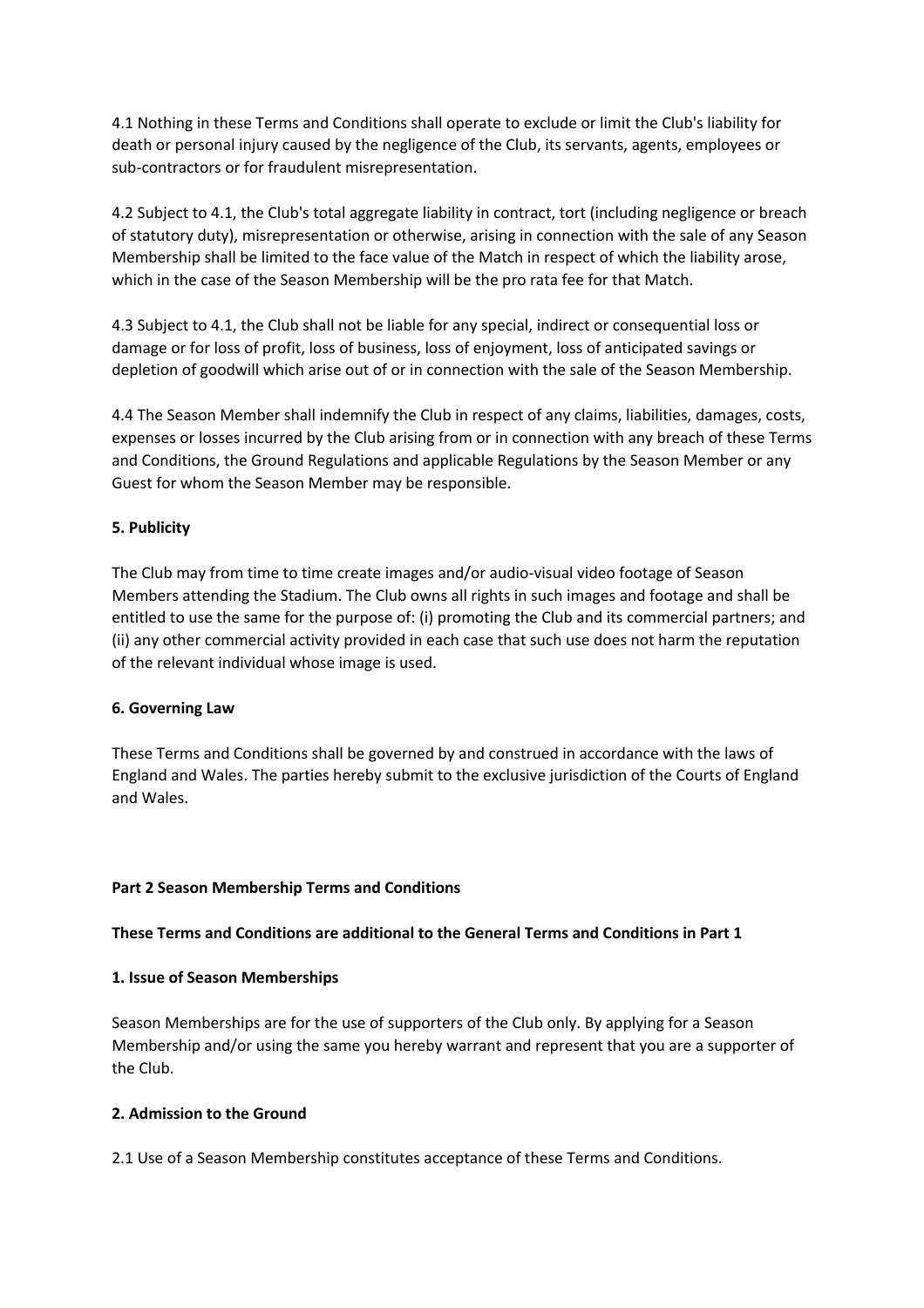2.2 A Season Membership permits you to occupy the seat indicated and not to any other block, row or seat within the Stadium. However, the Club, at its sole discretion, reserves the right to re-allocate the Season Member to any other seats or areas in the Stadium at any time.

2.3 A Season Membership admits you to occupy the seat indicated at the relevant Match consisting of the Gallagher Premiership home league matches and the European Pool Stage home matches played by the Club at the Stadium for the 2022/23 season only. All other cup or friendly matches or any other matches in which the Club is involved in and/or participates in and/or any other events held at the Stadium are excluded from a Season Membership, unless announced and/or communicated to you by the Club in advance.

2.4 The benefits to which each Season Member is entitled shall be as set out on the Club website and/or otherwise communicated by the Club. These benefits may change from season to season at the discretion of the Club.

2.5 Nothing in these Terms and Conditions shall constitute or imply any entitlement to occupy the seat/stand indicated on the Season Membership in any subsequent Season.

2.6 The Club reserves the right to refuse admission to, or eject from, the Ground any person who fails to comply with these Terms & Conditions.

2.7 The Club reserves the right to carry out bag and/or other security checks in respect of Season Members. Details of items that are not permitted inside the Stadium can be found in the Ground Regulations and these items will not be permitted in to the stadium.

## **3. Use of Season Membership**

3.1 Season Memberships are issued for your sole use, and you shall not resell, assign or (save as set out in clause 3.2 below) transfer or lend the Season Membership Plus or the benefit of it to any other person without the prior written consent of the Club. For the avoidance of doubt (and by way of example only) this Season Membership may not be offered as a prize in any promotion or competition nor transferred, lent or sold to any third party as part of a hospitality or travel package, given to a third party who agrees to buy another good or service, or used for any other commercial purpose, save as expressly authorised by the rugby authorities or the Club.

3.2 You may only resell or transfer the Season Membership to a Guest with the express written consent of the Club given at the Club's absolute discretion. No such resale or transfer will be permitted except where the same takes place in respect of an individual match and in consideration of no payment or benefit in excess of the face value of a ticket to that Match and such transfer does not take place during the course of any business or for the purpose of facilitating any third party's business. Such resale or transfer to any Guest will be subject to the Terms and Conditions which will (save for any rights to transfer under this clause) apply to that Guest as if he/she was the original purchaser of the Season Membership (and you must inform the Guest of this) and by accessing the Stadium the Guest will be deemed to have agreed to these pre-conditions and to be subject to the Ground Regulations. Transfers of Season Memberships are permitted solely when advised to the Club in advance and the appropriate upgrade fee based on the individual match price is paid. The Club will cancel any Season Memberships if the appropriate upgrade fee is not paid.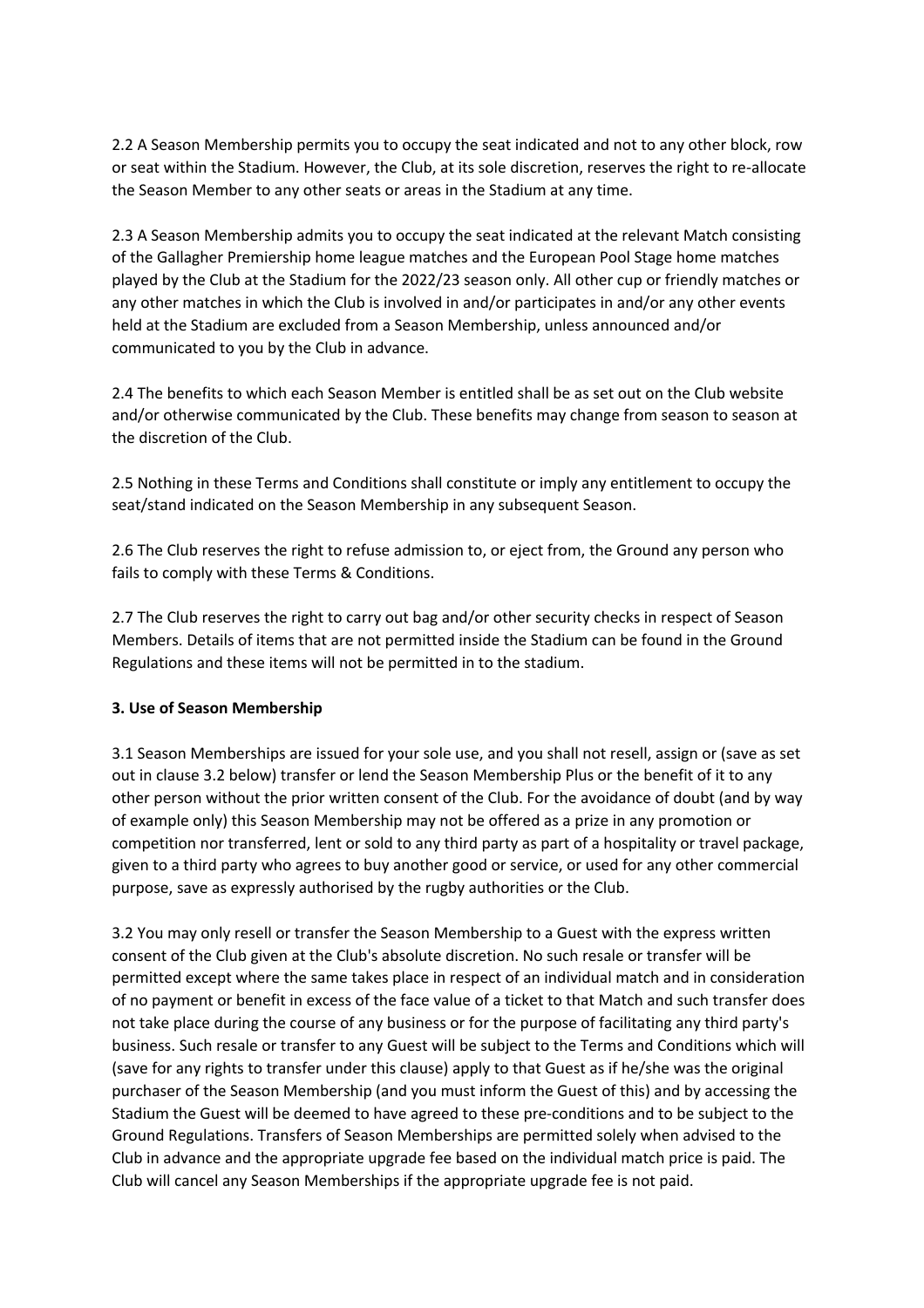3.3 Season Memberships are intended solely for the named Season Members and the Club will monitor and reserves the right to suspend the Season Membership if tickets are regularly not being used by the named holder. Non-adult Season Members may use any official scheme as may be made available by the Club to upgrade their Season Memberships to Concession/Adult tickets on a per game basis via the Club ticket office. In the event that the Season Membership is used by a Guest falling within a lesser value ticket category (by virtue of their age) than the Member, neither that person nor the Member shall be entitled to any rebate in respect of such usage.

3.4 The unauthorised sale or disposal of tickets is a criminal offence under section 166 of the Criminal Justice and Public Order Act 1994, as amended by the Violent Crime Reduction Act 2006. The Club will inform the police when it becomes aware that Season Memberships are being sold illegally and will press charges to be brought against those breaking this law.

3.5 The Season Membership will remain the property of the Club at all times and must be produced together with evidence of your identity if required to do so by any official, steward or employee of the Club or any police officer. The Club reserves the right to require the immediate return of the Season Membership at any time.

3.6 When a concession Season Membership is purchased, proof of identity and concession entitlement may be required at the point of purchase, collection and/or entry to the ground. Anyone found trying to collect and/or gain entry with the intention of using a Season Membership within an incorrect price band will be required to purchase another ticket at full match day adult rate without the right for a refund on the original concession Season Membership. Regular checks are made of concession ticket usage at the turnstiles. Any supporters purchasing age related concession prices are advised to bring a form of identification with them to the match. Staff may challenge anyone considered not to be a genuine concession and request proof of age.

3.7 Any Season Membership obtained or used in breach of the Terms & Conditions shall be automatically void and all rights conferred or evidenced by such Season Membership shall be nullified. Misuse of this Season Membership may result in the holder being refused entry to, or ejected from, the Ground in respect of a particular Match and/or the cancellation and withdrawal of this Season Membership. In the event of any cancellation and withdrawal in accordance with this clause 3.7, no refund shall be payable to the holder in respect of any unexpired portion of the Season Membership. The Club further reserves its right to take any legal action against any person(s) as it sees fit in connection with such matters.

#### **4. Changes to Dates, Refunds & Exchanges**

4.1 No guarantees can be given by the Club that a Match will take place at a particular time or on a particular date. The Club reserves the right to reschedule any Match without notice and without any liability whatsoever. Your Season Membership will enable you to attend such re-arranged Match if you were entitled to attend the original fixture under your Season Membership.

4.2 If a match is abandoned, postponed or cancelled for any reason the Club shall have no liability to a Season Member. In such an event Season Members shall be entitled to attend any corresponding re-arranged match.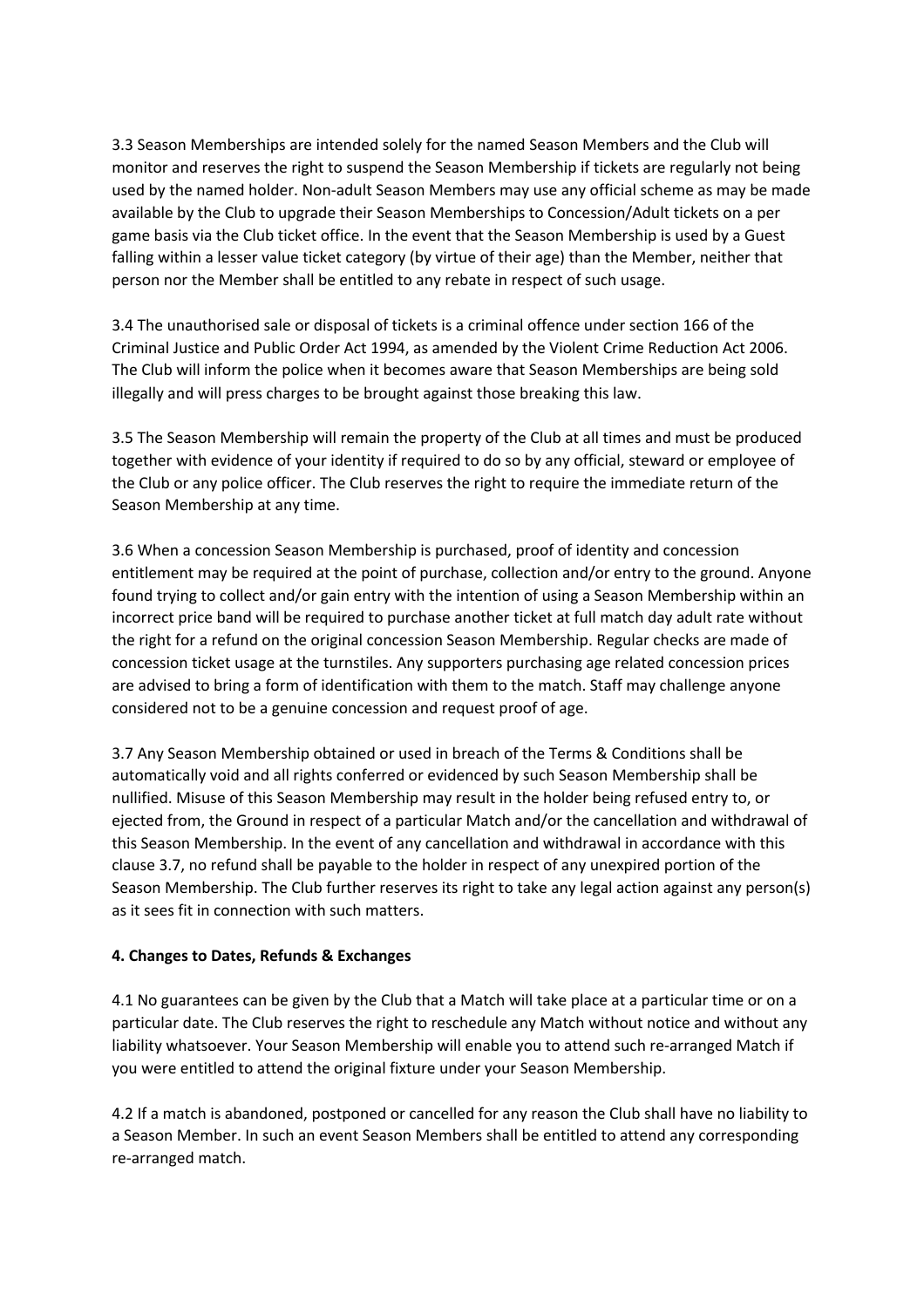4.3 The Club will have no further liability whatsoever, including (but not limited to) any direct or consequential loss or damage, loss of enjoyment or travel costs.

4.4 All Season Membership sales are strictly non-refundable unless under exceptional circumstances. For the avoidance of doubt, the final decision belongs to the Chief Commercial Officer. In the event that a cancellation request made by a Season Member is approved then the Season Member will be charged a £40.00 cancellation fee.

## **5. Lost or Stolen Season Memberships**

5.1 In order to gain admission to the Stadium the Season Membership must be presented at every match.

5.2 In the event that you forget your Season Membership in respect of any individual Match, the Club shall not be obliged to admit you or issue any other form of ticket for that Match. If a matchday duplicate ticket is issued at the discretion of the Ticket Office, the Club will require payment of a non-refundable administration charge of £5.

5.3 If, in the Club's opinion, a Season Membership is irreparably lost, stolen or destroyed, a duplicate Season Membership shall be issued by the Club as soon as reasonably practicable after the payment of a non-refundable administration charge of £15. You may be required to sign a document confirming that the original Season Membership is irreparably lost, stolen or destroyed and indemnifying the Club against any direct or indirect consequences of such matter having been falsely represented or stated to the Club.

5.4 Should any Season Membership when applied for not arrive in the post after purchase, you may be required to sign a document confirming this and undertaking to immediately return the original Season Membership to the Club should it come into your possession at any time. There will be no charge for the issue of a duplicate Season Membership in this instance.

## **6. Change of Email Address or Address**

6.1 If you change your email address or address during the season you must notify the Club as soon as reasonably practicable by emailing ticketoffice@wasps.co.uk.

# **7. Cancellation & Withdrawal of Season Membership**

7.1 Without prejudice to any other remedies it may have, the Club shall have the right in the case of any serious or persistent breach of the Terms and Conditions to cancel and withdraw your Season Membership. In the event of such cancellation no refund will be paid in respect of any unexpired portion of the Season Membership. Without prejudice to the general nature of the above the following actions shall constitute serious breach of the Terms and Conditions

- Breach of any Ground Regulations
- Sale or transfer (save as permitted) of this Season Membership to any person
- Deliberate misuse of the Season Membership
- The supply of any misleading or incorrect information in any application
- Any misrepresentation